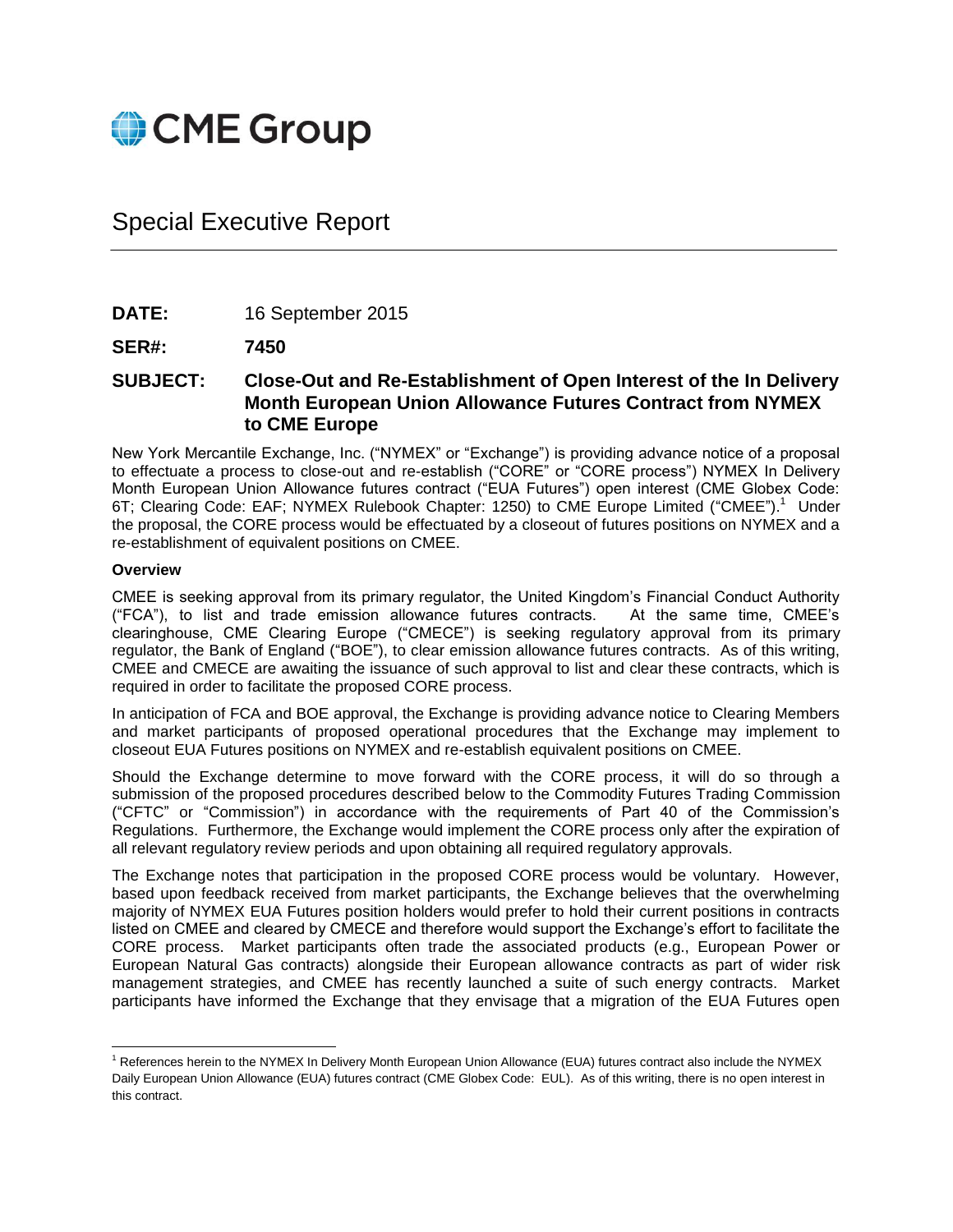interest from NYMEX to CMEE & CMECE could significantly increase the number of active traders and enhance liquidity.

Because only a balanced book of positions can be re-established on CMEE and CMECE, NYMEX EUA Futures position holders would be requested to provide a firm commitment to "opt-in" to the migration of their EUA Futures positions by a fixed date prior to the implementation date. Subsequent to the CORE process, such opted-in EUA Futures positions would cease to be subject to the rules of NYMEX and be cleared by CME Inc. ("CME") and instead would be subject to the rules of CMEE and cleared by  $CMECE<sup>2</sup>$ .

To the extent participants choose not to opt-in to the CORE process, open positions in such participants' EUA Futures contracts would continue to be listed and traded on NYMEX and cleared by CME.

## **CORE Process**

The Exchange notes that the proposed CORE process, which is detailed below, is largely consistent with the general historical practice of wholesale transfers of customer positions from one FCM to another at US exchanges, enabling such transfers from one FCM to another at the closing price on the day of the transfer. The proposed CORE process is also generally consistent with prior migrations of open interest from US exchanges to non-US exchanges.

To ensure consistency with precedent and to ensure a commercially viable CORE process to migrate open interest, and unless bespoke arrangements are requested by a position holder, the Exchange proposes to closeout all opted-in positions in NYMEX EUA Futures and then re-establish equivalent positions in CMEE EUA Futures by:

- 1. Issuing notices to NYMEX Clearing Members and market participants describing the procedures to be utilized and the relevant timeframes.
- 2. Requiring NYMEX Clearing Members carrying open positions in EUA Futures (or whose customers seek to initiate new EUA Futures positions on NYMEX) to notify their customers of the proposed procedures.
- 3. Requiring position holders who wish to close-out and re-establish their open positions to opt-in to the CORE process by a fixed date prior to the implementation date.
- 4. Following the close of trading on the implementation date, directing each NYMEX Clearing Member carrying opted-in positions in EUA Futures to execute a "back office" bookkeeping entry for each EUA contract involving CME (in its capacity as the clearinghouse for NYMEX) and the Clearing Member. The "back office" bookkeeping entry would close out the opted-in positions in NYMEX EUA futures by placing CME (in its capacity as the clearinghouse for NYMEX) opposite the open positions in each account.
- 5. Simultaneously, and as may be needed, assisting each CMECE Clearing Member selected by participating position holders (e.g. the NYMEX Clearing Member's local affiliate or other UK entity) to execute a "back office" bookkeeping entry to establish the equivalent of each closed out EUA Futures position with CMECE. CME shall simultaneously further direct each NYMEX Clearing Member to execute a "back office" bookkeeping entry involving the relevant CMECE Clearing Member and the NYMEX Clearing Member, in which the NYMEX Clearing Member receives a position from the CMECE Clearing Member on the same side of the market and in the same quantity as the original position in the EUA Futures previously carried on NYMEX as of the close of trading on the implementation date.
- 6. To the extent that position holders maintain funds at a NYMEX Clearing Member in preference to clearing directly through a CMECE Clearing Member, requiring each NYMEX Clearing Member to

 $\overline{\phantom{a}}$  $^2$  While best efforts will be made to transfer all opted-in positions, it may be necessary, because only a balanced book of positions would migrate to CMECE, for certain opted-in positions to remain on NYMEX, or to be liquidated and not be re-established under the CORE process. Subsequent references to "opted-in positions" being transferred should be understood in this context.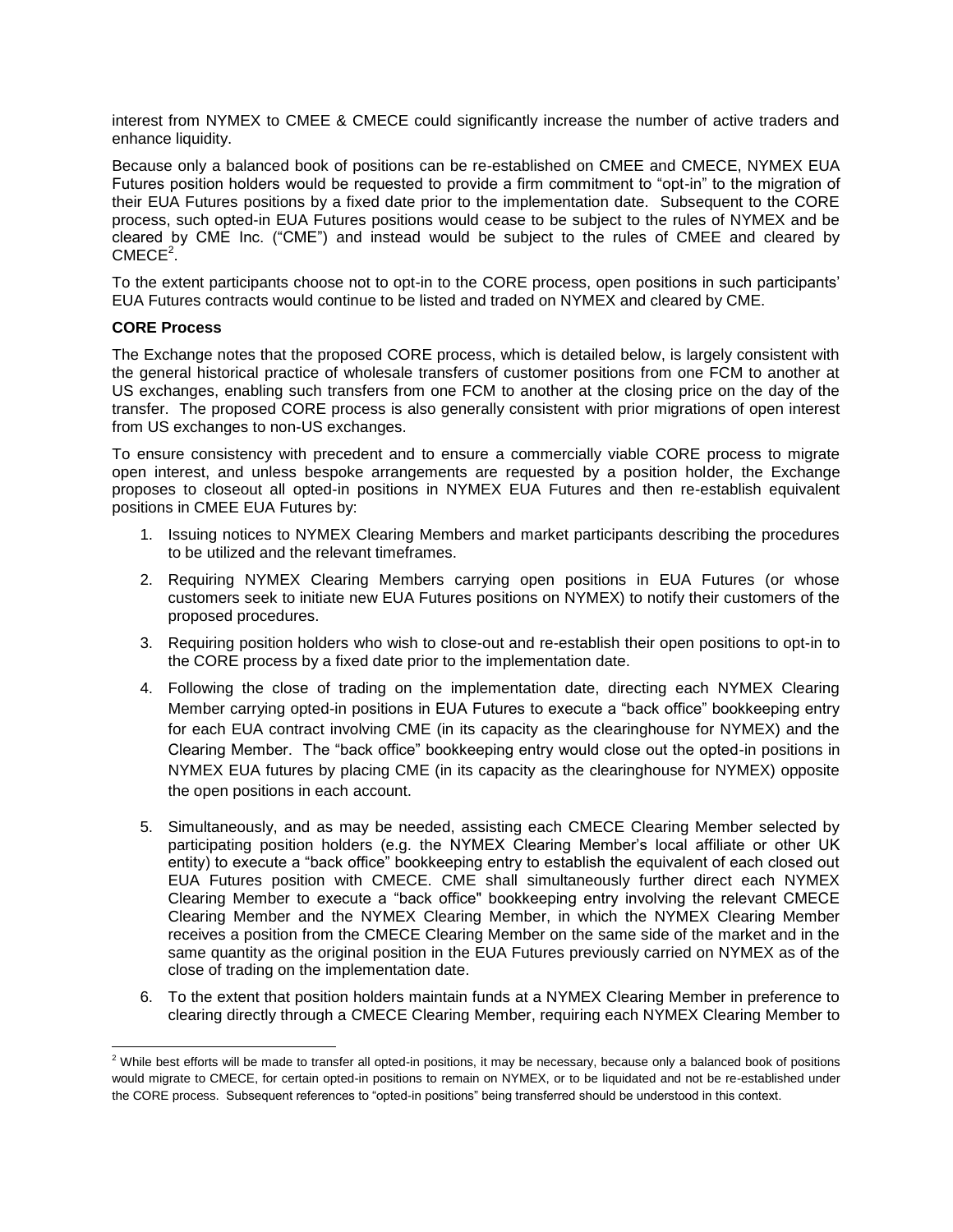transfer participating customers' segregated funds from the futures account in which the customer's funds were carried to a CFTC Regulation 30.7 account for foreign futures and options. Any funds in the house account of NYMEX Clearing Members will be returned to them by CME.

7. With assistance of the Exchange, CMEE, CMECE, and CMECE Clearing Members, matching each customer's re-established positions on CMECE and carried by CMECE Clearing Members with the customer's relevant accounts.

By way of example, if an FCM carries ten customer accounts, each with an opted-in NYMEX EUA Futures position, the Exchange and the FCM would record a bookkeeping entry to close out each such customer position. Likewise, each CMECE Clearing Member would execute a "back office" bookkeeping entry to establish the equivalent of each closed out EUA Futures position with CMEE/CMECE. Concurrently, the books and records of the carrying FCM would reflect a bookkeeping entry involving a CMECE Clearing Member and the FCM in which the FCM receives positions from the CMECE Clearing Member on the same side of the market and in the same quantity as its former positions in EUA Futures on NYMEX.

In summary, the opted-in positions in the re-established EUA Futures would be closed out on NYMEX and re-established as contracts listed on CMEE and cleared by CMECE. The opening price of the EUA Futures contract listed on CMEE and cleared by CMECE would be the closing price of the EUA Futures contract on NYMEX on the implementation date. The opted-in CMEE positions would thereafter be governed by English law and their trading would be subject to the rules of CMEE – a UK exchange regulated by the FCA – and their clearing would be subject to the rules of CMECE – a UK clearinghouse and EMIR authorized CCP supervised by the Bank of England.

## **Remarks**

The Exchange does not believe that the one-time procedure described above would pose any potential anticompetitive effects on market participants or others. The Exchange believes that the CORE process would increase liquidity and competitive trading and should not generate material burdens on market participants. Moreover, given the specific characteristics of the EUA Futures market on NYMEX, the proposed CORE process would avoid any market disruptions by migrating open interest in an organized and transparent manner.

As noted, the Exchange and CMEE would not seek to change the material economic terms of the EUA Futures contract upon migration to CMEE. NYMEX Clearing Members and their customers would be notified that:

- 1. On and after the implementation date, the trading of the opted-in and migrated EUA Futures would occur only on CMEE, which is an FCA-regulated exchange, and, unlike NYMEX, is not a CFTC-regulated designated contract market. For the avoidance of doubt, opted-out positions would continue to be tradable on NYMEX.
- 2. The rules governing the trading and clearing of migrated contracts would be those of CMEE and CMECE, not those of NYMEX and CME, and the trading and clearing of such contracts would be subject to English law, not U.S. law.
- 3. For customers maintaining funds at a NYMEX Clearing Member in preference to clearing directly through a CMECE Clearing Member, all customer margin funds supporting such positions would be held by FCMs in CFTC Regulation 30.7 accounts. To the extent that such funds are transferred by the FCM to its local affiliate CMECE Clearing Member or other UK entity, these funds may be subject to applicable local client money protections. The Exchange would suggest that position holders speak to their legal advisers as to the potential effect of the transfer in this regard.
- 4. It is possible that for some NYMEX Clearing Members and their customers the tax treatment of opted-in EUA futures would be affected. Accordingly, NYMEX Clearing Members and their customers would be alerted to take the advice of their tax advisors as to the potential effect of the migration of the opted-in EUA futures.
- 5. The close-out and re-establishment of opted-in EUA Futures positions would occur as described above unless bespoke arrangements are requested and accommodated.